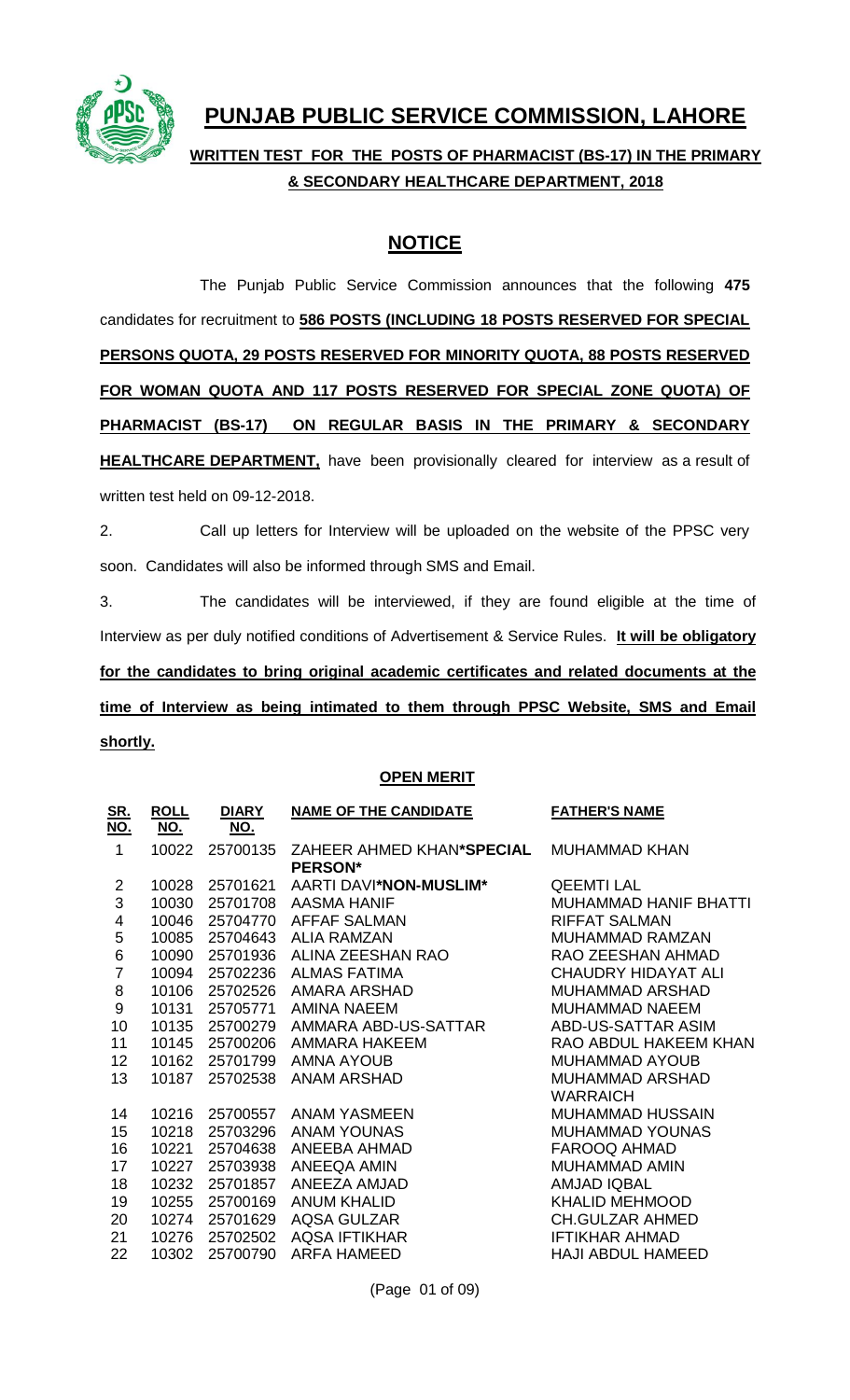| 23 | 10309 | 25703334 | <b>AROJ RASOOL</b>           |
|----|-------|----------|------------------------------|
| 24 | 10319 | 25703402 | <b>AROOSA AKBER</b>          |
| 25 | 10322 | 25704948 | <b>AROOSA LIAQAT</b>         |
| 26 | 10343 | 25702561 | <b>ASMA ASLAM</b>            |
| 27 | 10354 | 25700559 | <b>ASMA RABAIL</b>           |
| 28 | 10361 | 25706262 | <b>ASRA YOUSAF</b>           |
| 29 | 10369 | 25704553 | <b>ATTIYA AMJAD</b>          |
| 30 | 10415 | 25703643 | <b>AYESHA NAWAZ</b>          |
| 31 | 10417 | 25702982 | <b>AYESHA QASIM</b>          |
| 32 | 10434 | 25702025 | <b>AYESHA TANVEER</b>        |
| 33 | 10444 | 25704203 | <b>AYESHA ZAHID</b>          |
| 34 | 10455 | 25704635 | <b>AZKA IJAZ</b>             |
| 35 | 10467 | 25702209 | <b>BAREERA RANA</b>          |
| 36 | 10471 | 25705986 | <b>BEENISH IQBAL</b>         |
| 37 | 10476 | 25702747 | <b>BISMA KIRAN</b>           |
| 38 | 10481 | 25703939 | <b>BUSHRA ABBAS</b>          |
| 39 | 10484 | 25702033 | <b>BUSHRA ARIF</b>           |
| 40 | 10509 | 25700115 | <b>EMAN TAHIR SHEIKH</b>     |
| 41 | 10510 | 25700851 | <b>ERUM FATIMA</b>           |
| 42 | 10557 | 25701721 | <b>FARAH QURESHI</b>         |
| 43 | 10559 | 25700900 | <b>FARAH SYED</b>            |
| 44 | 10564 | 25705713 | <b>FAREEHA ANMOL</b>         |
| 45 | 10567 | 25701058 | <b>FAREEHA HAMID HAMDAN</b>  |
| 46 | 10570 | 25702678 | <b>FAREEHA NOSHEEN</b>       |
| 47 | 10572 | 25700244 | <b>FARHANA FROOQ</b>         |
| 48 | 10577 | 25703111 | <b>FARHEEN JAVAID</b>        |
| 49 | 10580 | 25705114 | <b>FARHEEN ZAKA</b>          |
| 50 | 10581 | 25701526 | <b>FARIHA AHMED</b>          |
| 51 | 10594 | 25704572 | <b>FARRUKH AMNA</b>          |
| 52 | 10636 | 25705795 | <b>FIZZA BATOOL</b>          |
| 53 | 10645 | 25702295 | <b>GHALIA QAYYUM</b>         |
| 54 | 10647 | 25702824 | <b>GHAZALA KHADIM</b>        |
| 55 | 10675 |          | 25702003 HAFIZA FATIMA IQBAL |
| 56 | 10684 |          | 25701013 HAFIZA KANWAL AZAM  |
| 57 | 10686 | 25701027 | HAFIZA MAHRUKH TALAT         |
| 58 | 10700 | 25705042 | <b>HAFIZA SALEHA UNBER</b>   |
| 59 | 10712 | 25700905 | <b>HAFIZA ZAKIA ISHFAQ</b>   |
| 60 | 10729 | 25703547 | <b>HAFSA MANSOOR</b>         |
| 61 | 10737 | 25705182 | <b>HAJIRA RAFI AWAN</b>      |
| 62 | 10777 | 25704344 | <b>HINA SHAHZADI</b>         |
| 63 | 10785 | 25700107 | <b>HIRA ASGHAR</b>           |
| 64 | 10794 | 25701843 | <b>HIRA JAVED</b>            |
| 65 | 10810 | 25703342 | <b>HUMA ABID</b>             |
| 66 | 10824 | 25702980 | <b>HUMA NAWAZ</b>            |
| 67 | 10825 | 25704725 | <b>HUMA NAZIR</b>            |
| 68 | 10844 | 25701321 | <b>HURIA IKRAM</b>           |
| 69 | 10875 | 25700686 | <b>IQRA GHULAM SARWAR</b>    |
| 70 | 10909 | 25702238 | <b>IQRA RAFIQUE</b>          |
| 71 | 10911 | 25700412 | <b>IQRA SADIQ</b>            |
| 72 | 10945 | 25706165 | <b>IRSA JAMAL</b>            |
| 73 | 11000 | 25706900 | <b>KASHF RASHEED</b>         |
| 74 | 11002 | 25702026 | KASHMALA SHAHID              |
| 75 | 11009 | 25702563 | <b>KHADIJA KARAMET</b>       |
| 76 | 11016 | 25700848 | <b>KHANSA IBRAHIM</b>        |
| 77 | 11019 | 25705753 | <b>KHIZRA TARIQ</b>          |
| 78 | 11021 | 25705835 | KHUSH BAKHAT KIRAN           |
| 79 | 11030 | 25703635 | KIRAN ASGHAR                 |
| 80 | 11037 | 25702888 | <b>KIRAN SHAHBAZ</b>         |
| 81 | 11046 | 25704503 | <b>KOMAL YOUNAS</b>          |
| 82 | 11059 | 25701669 | <b>LARAIB NADEEM</b>         |
| 83 | 11063 | 25705923 | <b>LUBNA MARYAM</b>          |
| 84 | 11117 | 25703456 | <b>MAHNOOR AZHAR</b>         |
| 85 | 11122 | 25702873 | <b>MAHNOOR ZIA</b>           |
| 86 | 11124 | 25700563 | <b>MAHPARA KANWAL</b>        |

**CH GHULAM RASOOL** AKBAR ALI LIAQAT ALI MUHAMMAD ASLAM **GHULAM ABASS** MUHAMMAD YOUSAF AMJAD HUSSAIN MUHAMMAD NAWAZ MUHAMMAD QASIM MUHAMMAD TANVEER MUHAMMAD ZAHID SAEED **CHAUDHARY IJAZ AHMAD** MUHAMMAD JAVED IQBAL MUHAMMAD IQBAL AZIZ MUHAMMAD KHALIQ-UZ-ZAMAN **SYED QAMAR ABBAS** MUHAMMAD ARIF TAHIR SAEED MUHAMMAD ASGHAR 42 10557 25701721 FARAH QURESHI ASGHAR ALI QURESHI **SYED NASEEM HAIDER** WAQAR-UL-ISLAM 1 HAMID ASHRAF HAMDANI MUHAMMAD AMEEN MOHAMMAD FAROOQ AHMED JAVAID IQBAL ZAKA-ULLAH PERVAIZ AHMED MUHAMMAD ASLAM ZAHEER ALI ABDUL QAYYUM KHADIM HUSSAIN MUHAMMAD IQBAL MUHAMMAD AZAM TALAT NAZIR **HABIBULLAH** MUHAMMAD ISHFAQ MANSOOR JAVED **M.RAFI ULLAH** MUHAMMAD RAMZAN 63 10785 25700107 HIRA ASGHAR ASGHAR ALI ZIA MUHAMMAD ATHAR JAVED ABID HUSSAIN MUHAMMAD NAWAZ NAZIR AHMED **IKRAM AHMED GHULAM SARWAR** MUHAMMAD RAFIQUE SADIQ ALI **MIAN JAMAL YOUNIS** ABDUL RASHEED CH SHAHID IFTIKHAR KARAMET ELAHI JOHRI **CH ALLAH RAKHA TARIQ JAVAID** SYED MANZOOR HUSSAIN MUHAMMAD ASGHAR KHALID SHAHBAZ **MUHAMMAD YOUNAS** MUHAMMAD NADEEM MUHAMMAD SHAFIQUE MUHAMMAD AZHAR **MIAN ADIL BIN ZIA** SHAMSHAD HUSAIN

(Page 02 of 09)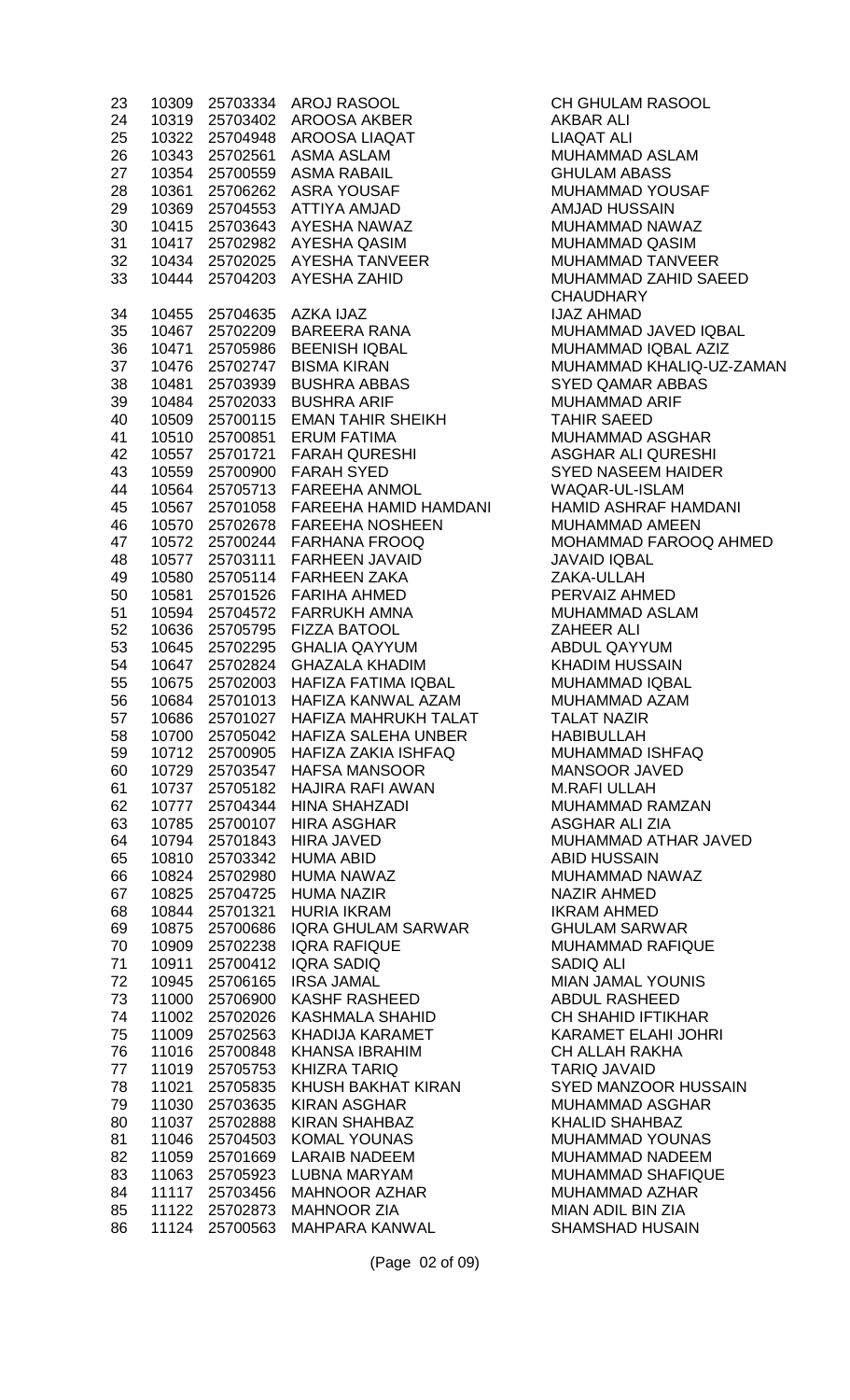| 87         | 11130          | 25703434             | <b>MAHRUKH YOUSAF</b>                                   |
|------------|----------------|----------------------|---------------------------------------------------------|
| 88         | 11137          | 25705439             | <b>MAHWISH IQBAL</b>                                    |
| 89         | 11175          | 25702047             | <b>MARIA ARIF</b>                                       |
| 90         | 11184          | 25700354             | <b>MARIA JAHANGIR</b>                                   |
| 91         | 11186          | 25701537             | <b>MARIA LIAQUAT</b>                                    |
| 92         | 11197          | 25700629             | <b>MARIA REHMAN</b>                                     |
| 93         | 11211          | 25705975             | <b>MARIAM ASLAM</b>                                     |
| 94         | 11214          | 25704988             | <b>MARIAM FATIMA</b>                                    |
| 95         | 11239          | 25705337             | <b>MARYAM IQBAL</b>                                     |
| 96         | 11241          | 25704654             | MARYAM ISHTIAQ AHMED                                    |
| 97         | 11267          | 25702802             | <b>MASOOMA IJAZ</b><br><b>MEHNAZ ASHRAF</b>             |
| 98<br>99   | 11283          | 25704807             | <b>MISBAH SHAHEEN</b>                                   |
| 100        | 11326<br>11348 | 25700578<br>25704355 | <b>MUNA EHSAN AHMAD</b>                                 |
|            |                |                      |                                                         |
| 101        | 11373          | 25705732             | <b>MURRYAM KHALID</b>                                   |
| 102        | 11388          | 25700214             | <b>NABILA YASMEEN</b>                                   |
| 103        | 11396          | 25705834             | <b>NADIA MAZHAR</b>                                     |
|            |                |                      |                                                         |
| 104        | 11434          | 25703627             | NAWAL MASOOD                                            |
| 105        | 11443          | 25705658             | <b>NAYLA SHAFIQUE</b>                                   |
| 106        |                | 11450 25703615       | <b>NAZIA JAIN</b>                                       |
| 107        | 11474          | 25702072             | <b>NIDA HABIB</b>                                       |
| 108        | 11514          | 25705253             | <b>NOSHEEN KHAN</b>                                     |
| 109        | 11515          | 25702905             | <b>NOSHEEN KHIZAR</b>                                   |
| 110        | 11524          | 25702612             | <b>NOVIARA SALEEM</b>                                   |
| 111        | 11555          | 25706159             | <b>QURRAT-UL-AIN KHAN</b><br><b>QURRATULAIN MUNAWAR</b> |
| 112<br>113 | 11557<br>11562 | 25705577<br>25703083 | RABBIA NAWAZ                                            |
| 114        | 11575          | 25705812             | RABIA GULSHAN                                           |
| 115        | 11593          | 25705288             | RABIA MEHMOOD                                           |
|            |                |                      |                                                         |
| 116        | 11600          |                      | 25706076 RABIA SALEEM                                   |
| 117        | 11604          |                      | 25704151 RABIA SHAKEEL                                  |
| 118        | 11605          | 25704419             | <b>RABIA TABASUM</b>                                    |
| 119        | 11613          | 25702111             | RAFIA GHAFOOR                                           |
| 120        | 11614          | 25701540             | RAFIA MUBASHIR*NON-MUSL                                 |
| 121        | 11641          | 25702426             | <b>RAVAIL HAQ</b>                                       |
| 122        | 11645          | 25701397             | <b>REEYUM NAEEM</b>                                     |
| 123<br>124 | 11678<br>11690 | 25702377             | <b>ROHA ALI HARIS</b><br><b>RUHINA BATOOL</b>           |
| 125        | 11707          | 25706886<br>25705561 | <b>SABA AKBAR ALI</b>                                   |
| 126        | 11731          | 25700849             | <b>SABA QASIM</b>                                       |
| 127        | 11750          | 25702093             | <b>SABIHA SARFRAZ</b>                                   |
| 128        | 11756          | 25705841             | <b>SADAF HAFEEZ</b>                                     |
| 129        | 11792          | 25701322             | <b>SADIA RANA</b>                                       |
| 130        | 11794          | 25701400             | <b>SADIA SALEEM</b>                                     |
| 131        | 11800          | 25700909             | <b>SADIA UROOJ</b>                                      |
| 132        | 11822          | 25704499             | <b>SAHRISH JABEEN</b>                                   |
| 133        | 11848          | 25704053             | <b>SAIRA KANWAL</b>                                     |
| 134        | 11861          | 25700493             | <b>SALMA PERVAIZ</b>                                    |
| 135        | 11913          | 25702562             | <b>SAMRA SHAHID</b>                                     |
| 136        | 11934          | 25704119             | <b>SANA IJAZ</b>                                        |
| 137        | 11936          | 25704993             | <b>SANA IQBAL</b>                                       |
| 138        | 11940          | 25703463             | <b>SANA JAVED</b>                                       |
| 139        | 11948          | 25700281             | <b>SANA MEHMOOD</b>                                     |
| 140        | 11960          | 25702870             | <b>SANA SHAUKAT ALI</b>                                 |
| 141        | 11963          | 25702671             | <b>SANA TARIQ</b><br><b>SANA TAYYAB</b>                 |
| 142<br>143 | 11965<br>11966 | 25704836<br>25702955 | <b>SANA TOHEED CHUGHTAI</b>                             |
| 144        | 11992          | 25707272             | <b>SARA YASIEN</b>                                      |
| 145        | 11994          | 25703223             | <b>SARAH HUSSAIN</b>                                    |
| 146        | 12043          | 25704241             | <b>SHAFIA TAJAMMAL</b>                                  |
| 147        | 12051          | 25703094             | <b>SHAHEERA HASAN</b>                                   |
|            |                |                      |                                                         |

MUHAMMAD YOUSAF MUHAMMAD IQBAL MUHAMMAD ARIF JAHANGIR AHMAD DEWAN LIAQUAT ALI ABDUL REHMAN MUHAMMAD ASLAM MUHAMMAD QAYYOUM MIRZA IQBAL ANWAR **ISHTIAQ AHMED IJAZ AHMAD** MUHAMMAD ASHRAF MUHAMMAD SHAFI RANA MUHAMMAD EHSAN AHMED KHALID KHAN HAFIZ MUHAMMAD MANZOOR MUHAMMAD MAZHAR KHAN SALEEM MASOOD SAEED MUHAMMAD SHAFIQUE **JAIN KHAN** RANA HABIB ULLAH KHAN SALEEM KHAN MUHAMMAD KHIZAR HAYAT MUHAMMAD SALEEM SOHAIL AHMED KHAN MUNAWAR IQBAL MUHAMMAD NAWAZ MUSHTAQ AHMAD MUHAMMAD ANWAR MEHMOOD SHAHZADA SALEEM ANWAR MUHAMMAD SHAKEEL HABIB ULLAH ABDUL GHAFOOR<br>I**M\*** MUBASHIR AHMED 120 11614 25701540 RAFIA MUBASHIR**\*NON-MUSLIM\*** MUBASHIR AHMED **NOOR UL HAQ MIRZA NAEEM AHMED** MUHAMMAD HARIS ASAD ALI JAFFRI AKBAR ALI MUHAMMAD QASIM SARFRAZ NAWAZ HAFEEZ-UR-REHMAN KHAN SHAUKAT ALI SALEEM MUHAMMAD JAVED MUHAMMAD ILYAS MUHAMMAD ARSHAD PERVAIZ AKHTAR SHAHID JAMIL **IJAZ AHMED MALIK** MUHAMMAD IQBAL SHAUKAT JAVED **GHAZI MEHMOOD AHMED** SHAUKAT ALI **TARIQ IQBAL** MUHAMMAD TAYYAB TOHEED ASHIQ MUHAMMAD YASIEN KHADIM HUSSAIN TAJAMMAL HUSSAIN NAJAM-UL-HASAN MUHAMMAD PERVAIZ MAHMOOD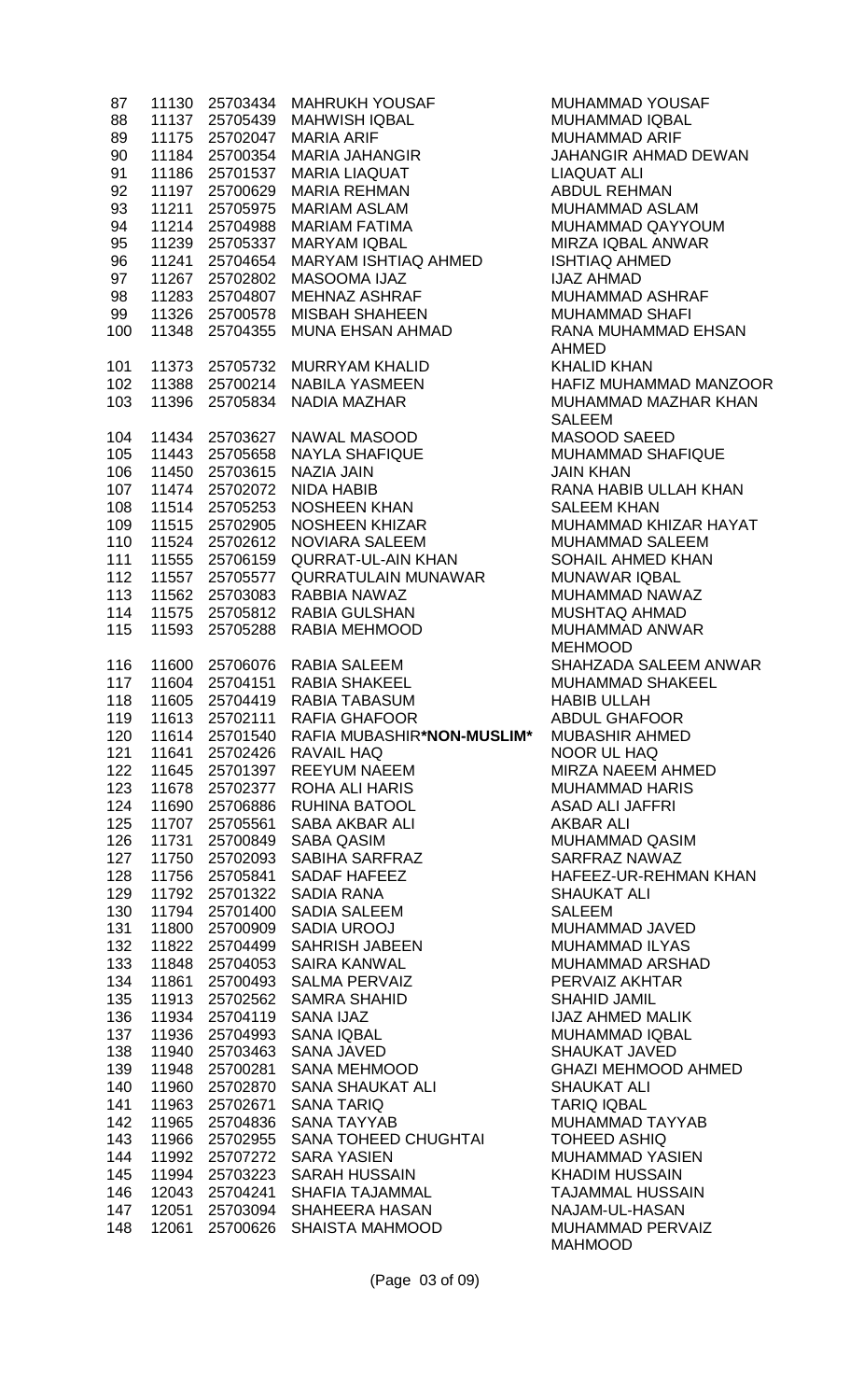| 149        | 12063          | 25703245             | SHAISTA SIDDIQ<br>SHAMILA<br>SHAMSHAD AKHTAR                                                                                                                                                                                                                                                   | MUHAMMAD SIDDIQ                                 |
|------------|----------------|----------------------|------------------------------------------------------------------------------------------------------------------------------------------------------------------------------------------------------------------------------------------------------------------------------------------------|-------------------------------------------------|
| 150        | 12073          | 25700488             |                                                                                                                                                                                                                                                                                                | <b>MUHAMMAD UMAR</b>                            |
| 151        | 12076          | 25702144             |                                                                                                                                                                                                                                                                                                | <b>RIAZ AHMAD</b>                               |
| 152        | 12080          | 25702186             |                                                                                                                                                                                                                                                                                                | MUHAMMAD AZAM                                   |
| 153        | 12106          | 25705733             |                                                                                                                                                                                                                                                                                                | <b>IFTIKHAR AHMAD BHU</b>                       |
| 154        | 12140          | 25705167             |                                                                                                                                                                                                                                                                                                | MUHAMMAD RAMZAN                                 |
| 155        | 12144          | 25706143             |                                                                                                                                                                                                                                                                                                | <b>MUHAMMAD SAEED F</b>                         |
| 156        | 12145          | 25703233             |                                                                                                                                                                                                                                                                                                | <b>RANA SAGHIR AHMAD</b>                        |
| 157        | 12163          | 25702430             |                                                                                                                                                                                                                                                                                                | <b>SAEED AHMAD</b>                              |
| 158        | 12167          | 25702914             |                                                                                                                                                                                                                                                                                                | <b>ZAHID HUSSAIN SHAH</b>                       |
| 159        | 12170          | 25702924             |                                                                                                                                                                                                                                                                                                | <b>TARIQ HUSSAIN MIRZ</b>                       |
| 160        | 12175          | 25702445             |                                                                                                                                                                                                                                                                                                | <b>IQBAL HUSSAIN</b>                            |
| 161        | 12181          | 25706941             |                                                                                                                                                                                                                                                                                                | MOHAMMAD AMIN                                   |
| 162        | 12182          | 25705742<br>25703354 |                                                                                                                                                                                                                                                                                                | MUHAMMAD ILYAS<br><b>SHAUKAT PERVAIZ</b>        |
| 163<br>164 | 12184<br>12203 | 25703493             | SHAWSHAD AKHTAR<br>SHANZA AZAM<br>SHUMAILA REHMAN<br>SIDRA SAEED<br>SIDRA SAGHIR<br>SOBIA SAEED<br>SOBIA SAEED<br>SOFIA ZAHID<br>SOMIA KANWAL<br>SOMIA IQBAL<br>SUMAIRA AMIN<br>SUMAIRA AMIN<br>SUMAIRA AMIN<br>SUMAIRA AMIN<br>SUMAIRA AMIN<br>SUMAIRA AMIN<br>SUMAIRA AMIN<br>SUNAINA KANWAL | <b>MOHAMMAD HANIF</b>                           |
| 165        | 12231          | 25701224             | SYEDA JAVERIA BUKHARI                                                                                                                                                                                                                                                                          | <b>SYED SAFDAR ALI SH</b>                       |
| 166        | 12243          | 25706858             | SYEDA RAEESA SHAHID                                                                                                                                                                                                                                                                            | <b>SYED SHAHID HUSSA</b>                        |
| 167        | 12246          | 25706592             | SYEDA SABIKA RAZA ABIDI                                                                                                                                                                                                                                                                        | SYED ANJUM RAZA A                               |
| 168        | 12254          | 25706526             | SYEDA ZIA-UL-AIN BUKHARI                                                                                                                                                                                                                                                                       | <b>SYED TANVEER BUKH</b>                        |
| 169        | 12264          | 25700825             | <b>TAHIRA SHAFIQUE</b>                                                                                                                                                                                                                                                                         | <b>MUHAMMAD SHAFIQU</b>                         |
| 170        | 12268          | 25704828             |                                                                                                                                                                                                                                                                                                | HAJI MUHAMMAD MUI                               |
| 171        | 12270          | 25703998             |                                                                                                                                                                                                                                                                                                | <b>MUHAMMAD RAFIQUE</b>                         |
| 172        | 12288          | 25700659             | TAHREEM MUNIR<br>TANEEMAYESHA<br>TAYYABA BATOOL                                                                                                                                                                                                                                                | <b>KAMAL HAMEED</b>                             |
| 173        | 12313          | 25700691             | <b>TEHMINA HUSSAIN</b>                                                                                                                                                                                                                                                                         | MUHAMMAD HUSSAIN                                |
| 174        | 12324          | 25703128             | TEHREEM WAHEED RANA                                                                                                                                                                                                                                                                            | MUHAMMAD MUKHTA                                 |
|            |                |                      |                                                                                                                                                                                                                                                                                                | <b>WAHEED RANA</b>                              |
| 175        | 12331          | 25706130             | <b>UJALA IMRAN</b>                                                                                                                                                                                                                                                                             | MUHAMMAD BOOTA                                  |
| 176        | 12352          | 25702175             | UME SHUMAILA SOHAIL                                                                                                                                                                                                                                                                            | <b>AMANAT ALI</b>                               |
| 177        | 12401          | 25704569             | <b>ZAHBIA ROOHANI</b>                                                                                                                                                                                                                                                                          | ROOH-UL-AMIN NATIO                              |
| 178        |                |                      |                                                                                                                                                                                                                                                                                                | <b>GULZAR AHMED</b>                             |
| 179        |                |                      |                                                                                                                                                                                                                                                                                                | SAFDAR-UL-HASSAN                                |
| 180        |                |                      |                                                                                                                                                                                                                                                                                                | MUNAWAR AHMAD                                   |
| 181        |                |                      |                                                                                                                                                                                                                                                                                                | <b>MUNAWAR ALI</b>                              |
| 182        |                |                      |                                                                                                                                                                                                                                                                                                | ABDUL RAZZAQ                                    |
| 183        |                |                      | 25703568 ABDUL WAHAB                                                                                                                                                                                                                                                                           | MUHAMMAD ASLAM<br>SHEIKH MUHAMMAD               |
| 184<br>185 | 12521<br>12523 | 25700502             | ABDUL WAHAB KHAN                                                                                                                                                                                                                                                                               | <b>ABDUL RASHID KHAN</b>                        |
| 186        | 12537          | 25705148             | <b>ADEEL AHMED</b>                                                                                                                                                                                                                                                                             | <b>AKBER ALI</b>                                |
| 187        | 12547          | 25703068             | ADNAN SARFRAZ                                                                                                                                                                                                                                                                                  | <b>SARFRAZ AHMAD</b>                            |
| 188        | 12574          | 25705931             | <b>AHSAN RAZA</b>                                                                                                                                                                                                                                                                              | <b>RIAZ AHMED</b>                               |
| 189        | 12580          | 25700503             | <b>AKHTAR ALI</b>                                                                                                                                                                                                                                                                              | <b>BARKAT ALI</b>                               |
| 190        | 12593          | 25700924             | ALI IMRAN ABID                                                                                                                                                                                                                                                                                 | <b>GHULAM ABID</b>                              |
| 191        | 12600          | 25703845             | ALI RAZA                                                                                                                                                                                                                                                                                       | MUHAMMAD ASLAM                                  |
| 192        | 12611          | 25703278             | ALI SALEEM BUTT                                                                                                                                                                                                                                                                                | <b>MUHAMMAD SALEEM</b>                          |
| 193        | 12616          | 25703081             | AMAAD ASHRAF                                                                                                                                                                                                                                                                                   | <b>MUHAMMAD ASHRAF</b>                          |
| 194        | 12617          | 25703587             | <b>AMAN ULLAH</b>                                                                                                                                                                                                                                                                              | <b>BASHIR AHMAD MEHA</b>                        |
| 195        | 12620          | 25703479             | <b>AMIR LIAQAT</b>                                                                                                                                                                                                                                                                             | RANA LIAQAT ALI KHA                             |
| 196        | 12628          | 25702287             | <b>AMMAN ABID</b>                                                                                                                                                                                                                                                                              | <b>HAKIM ABID JAMIL</b>                         |
| 197        | 12634          | 25704338             | <b>ANS MUNIR</b>                                                                                                                                                                                                                                                                               | <b>MUHAMMAD MUNIR</b>                           |
| 198        | 12666          | 25703225             | ASADULLAH                                                                                                                                                                                                                                                                                      | <b>MUHAMMAD MUNIR</b>                           |
| 199        | 12683          | 25701820             | <b>AWAIS GHANI</b>                                                                                                                                                                                                                                                                             | <b>ABDUL GHANI</b>                              |
| 200        | 12710          | 25701210             | <b>BILAWAL SALEEM</b>                                                                                                                                                                                                                                                                          | <b>MUHAMMAD SALEEM</b>                          |
| 201        | 12726          |                      | 25703663 FAHAD JAVED                                                                                                                                                                                                                                                                           | MUHAMMAD JAVED                                  |
| 202        | 12752          | 25700501             | <b>FARHAN AKHTAR</b>                                                                                                                                                                                                                                                                           | <b>ALLAH DITTA</b><br><b>HAFIZ KHALID MEHMO</b> |
| 203        | 12756          |                      | 25701895 FARHAN KHALID<br><b>FEROZ KHAN</b>                                                                                                                                                                                                                                                    | <b>MUHAMMAD AMER KH</b>                         |
| 204<br>205 | 12760<br>12779 | 25704604<br>25700365 | HAFIZ ABDUL MAJEED                                                                                                                                                                                                                                                                             | <b>ISLAM DIN</b>                                |
| 206        | 12790          | 25701029             | <b>HAFIZ DANIAL ALI</b>                                                                                                                                                                                                                                                                        | NASEER AHMAD                                    |
| 207        | 12800          | 25704126             | HAFIZ M. SHARIQ JAVED                                                                                                                                                                                                                                                                          | <b>JAVED IQBAL MALIK</b>                        |
| 208        | 12835          | 25705159             | <b>HAFIZ REHAN ALI</b>                                                                                                                                                                                                                                                                         | MUHAMMAD FAYYAZ                                 |
| 209        | 12850          | 25700628             | <b>HAIDER ALI</b>                                                                                                                                                                                                                                                                              | <b>MUZAFFAR IHSAN</b>                           |
| 210        | 12876          | 25701876             | <b>HASSAN HABIB</b>                                                                                                                                                                                                                                                                            | <b>HABIB AKHTAR JAVAI</b>                       |
| 211        | 12899          | 25700792             | <b>IMRAN SARWAR</b>                                                                                                                                                                                                                                                                            | <b>MUHAMMAD SARWAF</b>                          |
| 212        | 12907          | 25700603             | <b>IRFAN NAEEM</b>                                                                                                                                                                                                                                                                             | <b>MUHAMMAD NAEEM</b>                           |
| 213        | 12911          | 25700129             | <b>IRFAN YOUSAF</b>                                                                                                                                                                                                                                                                            | <b>MUHAMMAD YOUSAF</b>                          |

MUHAMMAD SIDDIQ MUHAMMAD UMAR RIAZ AHMAD MUHAMMAD AZAM **IFTIKHAR AHMAD BHUTTA** MUHAMMAD RAMZAN MUHAMMAD SAEED RANA RANA SAGHIR AHMAD SAEED AHMAD ZAHID HUSSAIN SHAH TARIQ HUSSAIN MIRZA IQBAL HUSSAIN MOHAMMAD AMIN MUHAMMAD ILYAS SHAUKAT PERVAIZ MOHAMMAD HANIF SYED SAFDAR ALI SHAH SYED SHAHID HUSSAIN SYED ANJUM RAZA ABIDI SYED TANVEER BUKHARI MUHAMMAD SHAFIQUE HAJI MUHAMMAD MUNIR MUHAMMAD RAFIQUE KAMAL HAMEED MUHAMMAD HUSSAIN MUHAMMAD MUKHTAR WAHEED RANA MUHAMMAD BOOTA AMANAT ALI ROOH-UL-AMIN NATIQ **GULZAR AHMED** SAFDAR-UL-HASSAN IQBAL MUNAWAR AHMAD **MUNAWAR ALI** ABDUL RAZZAQ MUHAMMAD ASLAM SHEIKH MUHAMMAD ARSHAD ABDUL RASHID KHAN **AKBER ALI** SARFRAZ AHMAD RIAZ AHMED BARKAT ALI **GHULAM ABID** MUHAMMAD ASLAM MUHAMMAD SALEEM BUTT MUHAMMAD ASHRAF BASHIR AHMAD MEHAR RANA LIAQAT ALI KHAN HAKIM ABID JAMIL MUHAMMAD MUNIR MUHAMMAD MUNIR **ABDUL GHANI** MUHAMMAD SALEEM MUHAMMAD JAVED ALLAH DITTA HAFIZ KHALID MEHMOOD MUHAMMAD AMER KHAN **ISLAM DIN** NASEER AHMAD JAVED IQBAL MALIK MUHAMMAD FAYYAZ MUZAFFAR IHSAN HABIB AKHTAR JAVAID MUHAMMAD SARWAR MUHAMMAD NAEEM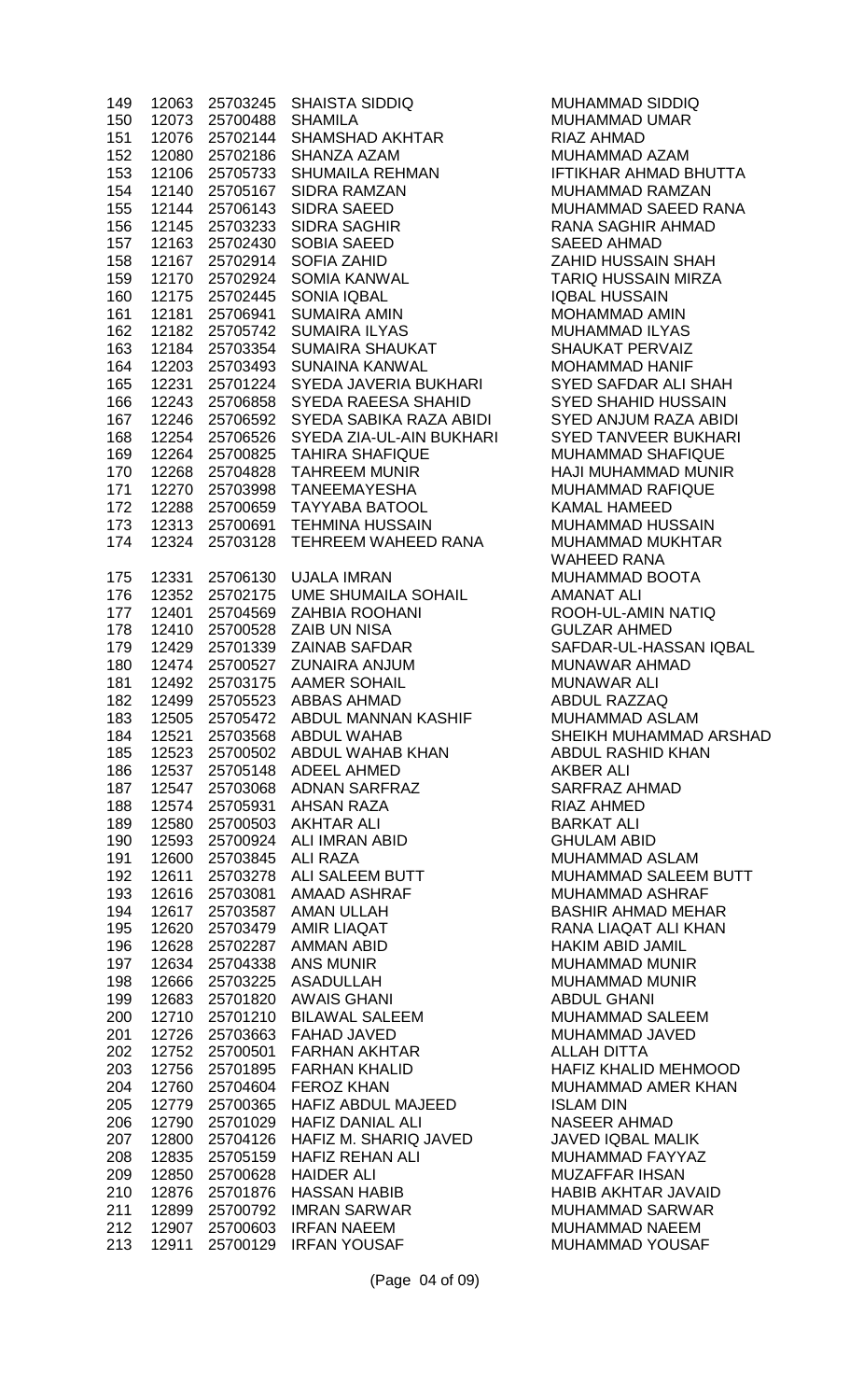| 214        |                | 12929 25704487       | JOHER SHUJAAT<br>KASHIF AHMAD<br>KASHIF HUSSAIN<br>KHUBAIB SAJJAD<br>LAIQ UR REHMAN KHAN | <b>SHUJAAT AHMED</b>                     |
|------------|----------------|----------------------|------------------------------------------------------------------------------------------|------------------------------------------|
| 215        | 12943          | 25701495             |                                                                                          | <b>AHMED SHER</b>                        |
| 216        | 12946          | 25701506             |                                                                                          | <b>TAJ HUSSAIN</b>                       |
| 217        | 12955          | 25704969             |                                                                                          | SAJJAD AHMAD                             |
| 218        | 12960          | 25700187             |                                                                                          | ALTAF UR REHMAN KHAN                     |
| 219        | 12991          | 25700706             | MIAN MUHAMMAD SUMMAR AZIZ MIAN IJAZ RASOOL                                               |                                          |
| 220        | 12996          | 25704708             | MIRZA ASGHAR BAIG                                                                        | MIRZA WALI MUHAMMAD                      |
| 221        | 13112          | 25700157             | <b>MUHAMMAD ASIF</b>                                                                     | <b>RAI ASHIQ HUSSAIN</b>                 |
| 222        |                | 13113 25705309       | MUHAMMAD ASIF ABBAS                                                                      | <b>GHULAM ABBAS</b>                      |
| 223        | 13118          | 25705603             | MUHAMMAD ASSAD GULZAR                                                                    | <b>GULZAR AHMAD</b>                      |
| 224        | 13152          | 25703206             | MUHAMMAD FAHAD BIN<br><b>FAROOQ</b>                                                      | <b>GHULAM FAROOQ</b>                     |
| 225        | 13222          | 25700760             | MUHAMMAD MUDDASIR MUNIR                                                                  | <b>MUNIR AHMAD</b>                       |
| 226        | 13231          | 25703691             | MUHAMMAD NADEEM                                                                          | MUHAMMAD BOOTAA                          |
| 227        | 13240          | 25703174             | MUHAMMAD NAUMAN JAMIL                                                                    | MUHAMMAD JAMIL AHMAD                     |
| 228        | 13245          | 25700266             | MUHAMMAD NOMAN AKRAM                                                                     | MUHAMMAD AKRAM                           |
| 229        | 13269          | 25702050             |                                                                                          | ABDUL GHAFFAR GHAFFARI                   |
| 230        | 13299          | 25701968             | MUHAMMAD RIZWAN<br>MUHAMMAD SAQIB<br>MUHAMMAD SAQIB                                      | <b>MAQBOOL AHMAD</b>                     |
| 231        | 13302          | 25701356             | MUHAMMAD SHAHARYAR KHAN                                                                  | <b>BABAR SULTAN KHAN</b>                 |
| 232        | 13304          | 25701357             | <b>AFRIDI</b><br>MUHAMMAD SHAHBAZ KHAN                                                   | <b>BABAR SULTAN</b>                      |
|            | 13319          | 25700461             | <b>AFRIDI</b><br>MUHAMMAD SOHAIL KHALID                                                  | <b>KHALID MAHMOOD</b>                    |
| 233<br>234 | 13363          | 25701812             | MUHAMMAD USMAN KHALIL                                                                    | <b>KHALIL AHMAD</b>                      |
| 235        | 13369          | 25700936             | MUHAMMAD WAQAR                                                                           | MUHAMMAD YAQOOB                          |
| 236        | 13383          | 25704749             | MUHAMMAD WAQAS SINDHU                                                                    | MUHAMMAD YAQOOB                          |
| 237        | 13389          | 25702985             | MUHAMMAD YASIR ARAFAT                                                                    | MUHHAMMAD YAQUB                          |
| 238        | 13396          | 25702973             | MUHAMMAD ZEESHAN AHMED                                                                   | <b>FAQIR HUSSAIN</b>                     |
|            |                |                      | <b>SANDHU</b>                                                                            |                                          |
| 239        | 13404          | 25706385             | MUHAMMAD ZUBAIR<br>NABEEL AKHTAR                                                         | 3.52013E+12                              |
| 240        | 13426          | 25700517             |                                                                                          | AKHTAR ALI MINHAS                        |
| 241        | 13447          | 25706136             | <b>NASIR BILAL</b><br>NASIR BILAL<br>NOUMAN SALEEM* <b>NON-</b>                          | <b>ALLAH RAKHA</b>                       |
| 242        | 13466          | 25704510             | <b>MUSLIM*</b>                                                                           | <b>SALEEM AHMAD</b>                      |
|            |                |                      |                                                                                          | <b>MUHAMMAD HANIF</b>                    |
|            |                |                      |                                                                                          | MUHAMMAD YOUSAF MAHAR                    |
| 245        | 13511          |                      | 25702462 SABIR HUSSAIN                                                                   | MUHAMMAD ASHRAF                          |
| 246        |                |                      | 13513 25703275 SADAQAT ALI                                                               | <b>RAFAQAT HUSSAIN</b>                   |
| 247        | 13523          |                      | 25701687 SAJJAD ALI                                                                      | <b>BAGH ALI AZAD</b>                     |
| 248        | 13536          | 25700805             | SAMI UL HAQ                                                                              | <b>MALIK ARIF ZAMIR</b>                  |
| 249        | 13542          | 25702273             | SANAN AMJAD BUTT                                                                         | <b>JAN MUHAMMAD</b>                      |
| 250        | 13545          | 25703116             | <b>SAQIB MUNIR</b><br>SAQIB MUNIR<br>SHAHBAZ HUSSAIN                                     | <b>MUNIR HUSSAIN</b>                     |
| 251        | 13554          | 25703384             |                                                                                          | <b>MUMTAZ HUSSAIN</b>                    |
| 252        | 13559          | 25705417             | SHAHID MAHMOOD <b>SHAHID</b>                                                             | MUHAMMAD ASHIQ                           |
| 253        | 13567          | 25700701             | SHAHZAD KAMRAN<br>SHAIRYAR AFZAL                                                         | <b>ABDUL MAJEED</b>                      |
| 254        | 13573          | 25701612             |                                                                                          | MUHAMMAD AFZAL                           |
| 255        | 13582          | 25700729             | SHAROON ASLAM*NON-MUSLIM* ASLAM PERVEZ                                                   |                                          |
| 256        | 13583          | 25705602<br>25702313 | <b>SHAROSE KHALID</b><br><b>SHAYAN RAZA</b>                                              | <b>KHALID HUSSAIN</b><br>MUHAMMAD ASGHAR |
| 257<br>258 | 13585<br>13589 | 25700980             | SHEHROZE KHAN                                                                            | DR SANAULLAH KHAN                        |
| 259        | 13613          | 25703026             | <b>SUHAIL AHMAD</b>                                                                      | <b>DIN MUHAMMAD</b>                      |
| 260        | 13616          | 25705642             | <b>SUNABAL SALEEM</b>                                                                    | <b>MUHAMMAD SALEEM</b>                   |
| 261        | 13635          | 25703416             | SYED MUHAMMAD ASHAR                                                                      | <b>SYED MUHAMMAD AKHTAR</b>              |
|            |                |                      | <b>NAQVI</b>                                                                             |                                          |
| 262        | 13702          | 25702676             | 25702676 USAMA ASIF<br>25703990 USMAN DANISH                                             | <b>MUHAMMAD ASIF</b>                     |
| 263        | 13711          |                      |                                                                                          | <b>MUHAMMAD IQBAL</b>                    |
| 264        | 13729          |                      | 25700477 WALEED JAVAID                                                                   | <b>JAVAID IQBAL</b>                      |
| 265        | 13731          |                      | 25701747 WAQAR ASHFAQ QAMAR                                                              | MUHAMMAD ASHFAQ QAMAR                    |
| 266        | 13737          | 25701525             | WAQAS AHMAD                                                                              | <b>NASEER AHMAD</b>                      |
| 267        | 13740          | 25701402             | WAQAS AHMED                                                                              | KHURSHEED AHMED                          |
| 268        | 13766          | 25701485             | ZAHEER ABBAS                                                                             | MUHAMMAD ABBAS                           |
| 269        | 13768          | 25701706             | ZAHID ASHRAF                                                                             | MUHAMMAD ASHRAF                          |
| 270        | 13771          | 25704776             | ZAHID SAEED                                                                              | <b>MUHAMMAD SAEED</b>                    |
| 271        | 13791          | 25701790             | ZESHAN ASLAM                                                                             | MUHAMMAD ASLAM                           |
| 272        | 13792          |                      | 25706416 ZESHAN IQBAL                                                                    | MUHAMMAD IQBAL                           |
| 273        | 13808          |                      | 25701406 ZUHAIR MEHDI                                                                    | SHEIKH ZAFAR MEHDI                       |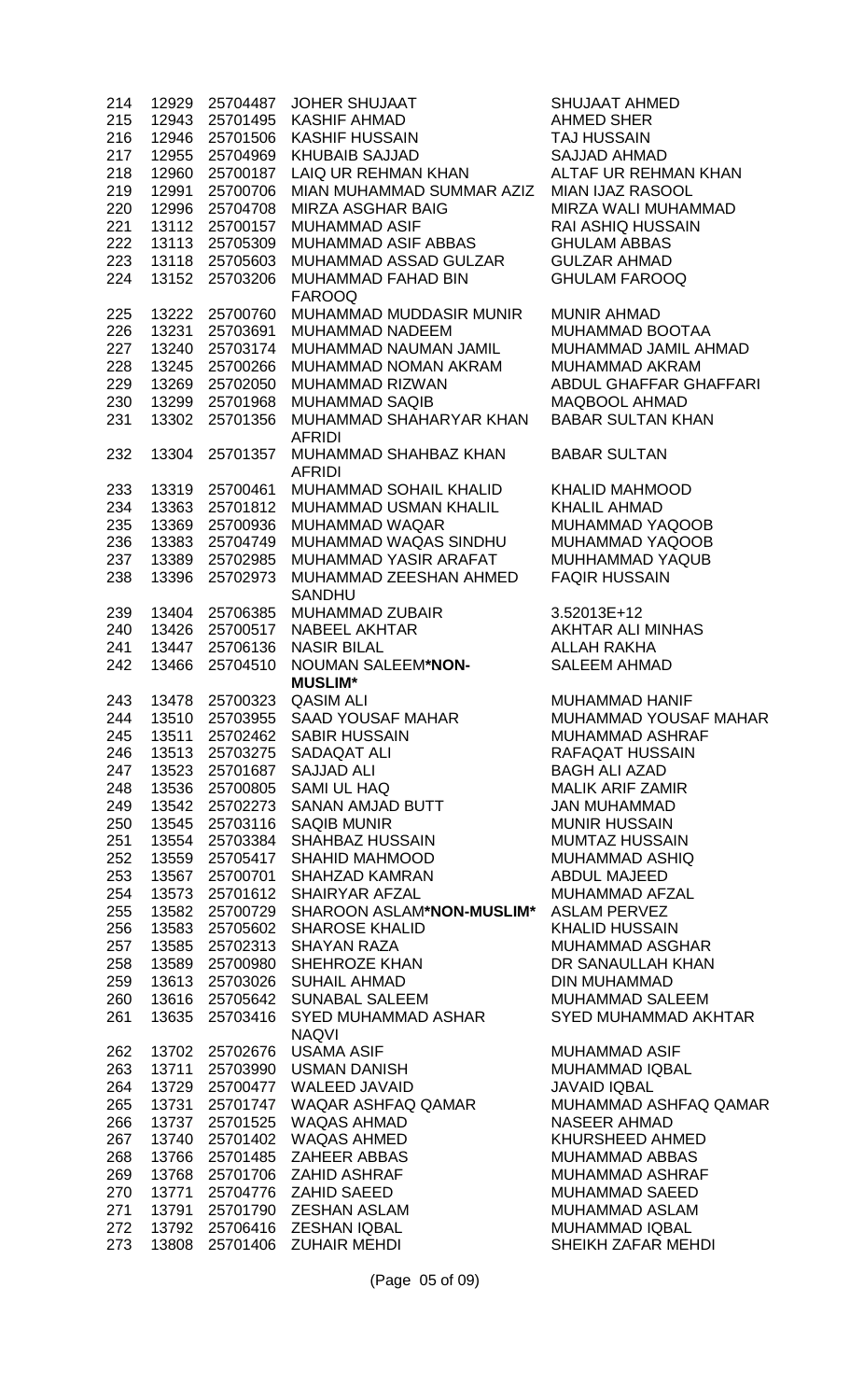| 274        | 20004          | 25704271             | <b>AAMRA BATOOL</b>                               |
|------------|----------------|----------------------|---------------------------------------------------|
| 275        | 20007          | 25701689             | <b>AATIKA YOUNIS</b>                              |
| 276        | 20014          | 25703581             | <b>AFFIFA SALEEM</b>                              |
| 277        | 20015          | 25707101             | <b>AFIFA BANO</b>                                 |
| 278        | 20097          | 25705036             | <b>AROOJ ABID</b>                                 |
| 279        | 20110          | 25705105             | ASMA KANWAL                                       |
| 280        | 20111          | 25700373             | <b>ASMA MUBEEN</b>                                |
| 281        | 20122          | 25702778             | <b>AYESHA BATOOL</b>                              |
| 282        | 20148          | 25702212             | <b>BUSHRA MARYAM</b>                              |
| 283        | 20202          | 25701421             | <b>GULSHAN AARA BATOOL</b>                        |
| 284        | 20213          | 25701953             | <b>HAJIRA SOHAIL</b><br><b>IFRAH RIZWAN</b>       |
| 285        | 20244          | 25702275             |                                                   |
| 286<br>287 | 20246<br>20249 | 25704105<br>25707094 | <b>IMRAN AKHTAR</b><br><b>IQRA HAFEEZ</b>         |
| 288        | 20260          | 25706516             | <b>IRFA BASHARAT RAJPUT</b>                       |
| 289        | 20270          | 25706186             | <b>JAVERIA KHALID</b>                             |
| 290        | 20303          | 25700689             | <b>MAHWISH ILYAS</b>                              |
| 291        | 20386          | 25703856             | <b>NAZISH JABEEN</b>                              |
| 292        | 20443          | 25703826             | <b>RIDA ZAINAB</b>                                |
| 293        | 20465          | 25704626             | <b>SADAF IQBAL</b>                                |
| 294        | 20466          | 25705181             | <b>SADAF KHURSHID</b>                             |
| 295        | 20478          | 25705513             | SADIA TABASSAM ARIF                               |
| 296        | 20520          | 25706261             | <b>SAMREEN RABIA</b>                              |
| 297        | 20562          | 25701792             | <b>SEHRISH AMBREEN</b>                            |
| 298        | 20582          | 25703533             | <b>SHAZIA QASIM</b>                               |
| 299        | 20591          | 25703257             | SIDRA BUTT                                        |
| 300        | 20613          | 25700949             | <b>SUMERA KHALID</b>                              |
| 301        | 20623          | 25701275             | <b>SUNDUS AFROZ</b>                               |
| 302        | 20635          | 25704785             | SYEDA MASOOMA ALI                                 |
| 303        | 20652          | 25706782             | <b>TANYA WASEEM</b>                               |
| 304        | 20660          | 25704011             | <b>TEHREEM KAUSER</b>                             |
| 305        | 20663          | 25705082             | <b>TOUBA KHALIQ</b>                               |
| 306        | 20672          | 25705920             | <b>UMMARAH KANWAL</b>                             |
| 307        | 20677          | 25705736             | <b>USWA RASHEED</b>                               |
| 308        | 20685          | 25701827             | <b>WAJEEHA ISHTIYAQ</b>                           |
| 309        | 20700          | 25705598             | <b>ZAIRA ZULFIQAR</b>                             |
| 310<br>311 | 20713<br>20722 | 25704424<br>25703370 | <b>ZULNORAIN ALI</b><br><b>ABDUL SAMI KHAN</b>    |
| 312        | 20767          | 25706425             | <b>FAISAL FAROOQ</b>                              |
| 313        | 20788          | 25705379             | <b>HAMZA RASHEED</b>                              |
| 314        | 20806          | 25706302             | <b>KAIWAN HYDER</b>                               |
| 315        | 20840          | 25702878             | MUHAMMAD ADNAN NAWAZ                              |
| 316        | 20847          | 25706929             | MUHAMMAD AMMAR ZAHID                              |
| 317        | 20852          | 25700831             | <b>MUHAMMAD ARSLAN ARSH</b>                       |
| 318        | 20873          | 25701221             | MUHAMMAD ISHFAQ AHMAD                             |
| 319        | 20882          | 25700238             | MUHAMMAD NASIR KIANI                              |
| 320        | 20895          | 25704047             | <b>MUHAMMAD SHAKEEL</b>                           |
| 321        | 20923          | 25705396             | <b>NAJAM UL HASSAN</b>                            |
| 322        | 20986          | 25705614             | <b>USMAN ALI</b>                                  |
| 323        | 20992          | 25700193             | <b>WALEED AHMED HAROON</b>                        |
| 324        | 30041          | 25700017             | <b>ANAUM HABIBA LODHI</b>                         |
| 325        | 30065          | 25706291             | <b>ASMA ASHIQ</b>                                 |
| 326        | 30078          | 25703661             | <b>AYESHA MEHREEN</b>                             |
| 327        | 30088          | 25704433             | <b>AYESHA SYED</b>                                |
| 328        | 30095          | 25705427             | <b>DINA GHULAM BARI</b>                           |
| 329<br>330 | 30107<br>30147 | 25701722<br>25702553 | <b>FARKHANDAH TANVEER</b><br><b>HAFSA PERVAIZ</b> |
| 331        | 30157          | 25701596             | <b>HINA BATOOL</b>                                |
| 332        | 30164          | 25700935             | <b>HINA WAHEED</b>                                |
| 333        | 30180          | 25701568             | <b>HUMNA MALIK</b>                                |
| 334        | 30196          | 25704571             | <b>IQRA YUNAS</b>                                 |
| 335        | 30231          | 25703689             | <b>MAHA JAVAID</b>                                |
| 336        | 30239          | 25700525             | <b>MAHWISH NAWAZ</b>                              |
| 337        | 30243          | 25701702             | <b>MAMOONA KHALID</b>                             |
| 338        | 30251          | 25702585             | <b>MARIA JABBAR</b>                               |

ZAFAR MEHDI MUHAMMAD YOUNIS MUHAMMAD SALEEM ASHRAF ALI ABID SAEED MUHAMMAD ASLAM ABDUL AZIZ MUHAMMAD MAQSOOD ABDUL RAZZAQ MUHAMMAD ATHER SHAH MUHAMMAD SOHAIL MUHAMMAD RIZWAN AKHTAR RASUL HAFEEZ UR REHMAN BASHARAT ALI KHALID AZEEM CH **ILYAS AHMAD** MUHAMMAD AZAM NAZ **MALIK LIAQAT ALI** MUHAMMAD IQBAL KHURSHID AHMED MUHAMMAD ARIF SHAIKH MUHAMMAD HUSSAIN **SHER MUHAMMAD** MUHAMMAD QASIM KHAN KHURSHEED AHMED BUTT KHALID MASOOD MUHAMMAD HAFEEZ **SYED NASIR ALI SHAH** SHEIKH MUHAMMAD WASEEM GHAFFAR KAUSER IQBAL ABDUL KHALIQ LIAQAT ALI KHAN MUHAMMAD RASHEED **ISHTIYAQ HUSSAIN** ZULFIQAR ALI RIZVI **ZULQARNAIN** ASHFAQ AHMED FAROOQ ANWAR RASHEED SHAHBAZ DR. MUHAMMAD TUFAIL MUHAMMAD NAWAZ ZAHID ALI AD ARSHAD MEHMOOD 318 20873 25701221 MUHAMMAD ISHFAQ AHMAD MALIK MUHAMMAD RAFIQ MUHAMMAD NAZIR KIANI MUHAMMAD IQBAL MUSHTAQ AHMED EHSAN AHMED ZAFAR AHMED HAROON MUDASSAR AHMED KHAN ASHIQ HUSSAIN KHAN MUHAMMAD ASLAM **SYED GULZAR HUSSAIN GHULAM BARI** TANVEER ISHAQUE MUHAMMAD PERVAIZ IQBAL MANZOOR HUSSAIN ANWAR ABDUL WAHEED **MALIK FAIZ** MUHAMMAD YUNAS MUHAMMAD JAVAID IQBAL MUHAMMAD NAWAZ KHALID HUSSAIN JANBAZ ABDUL JABBAR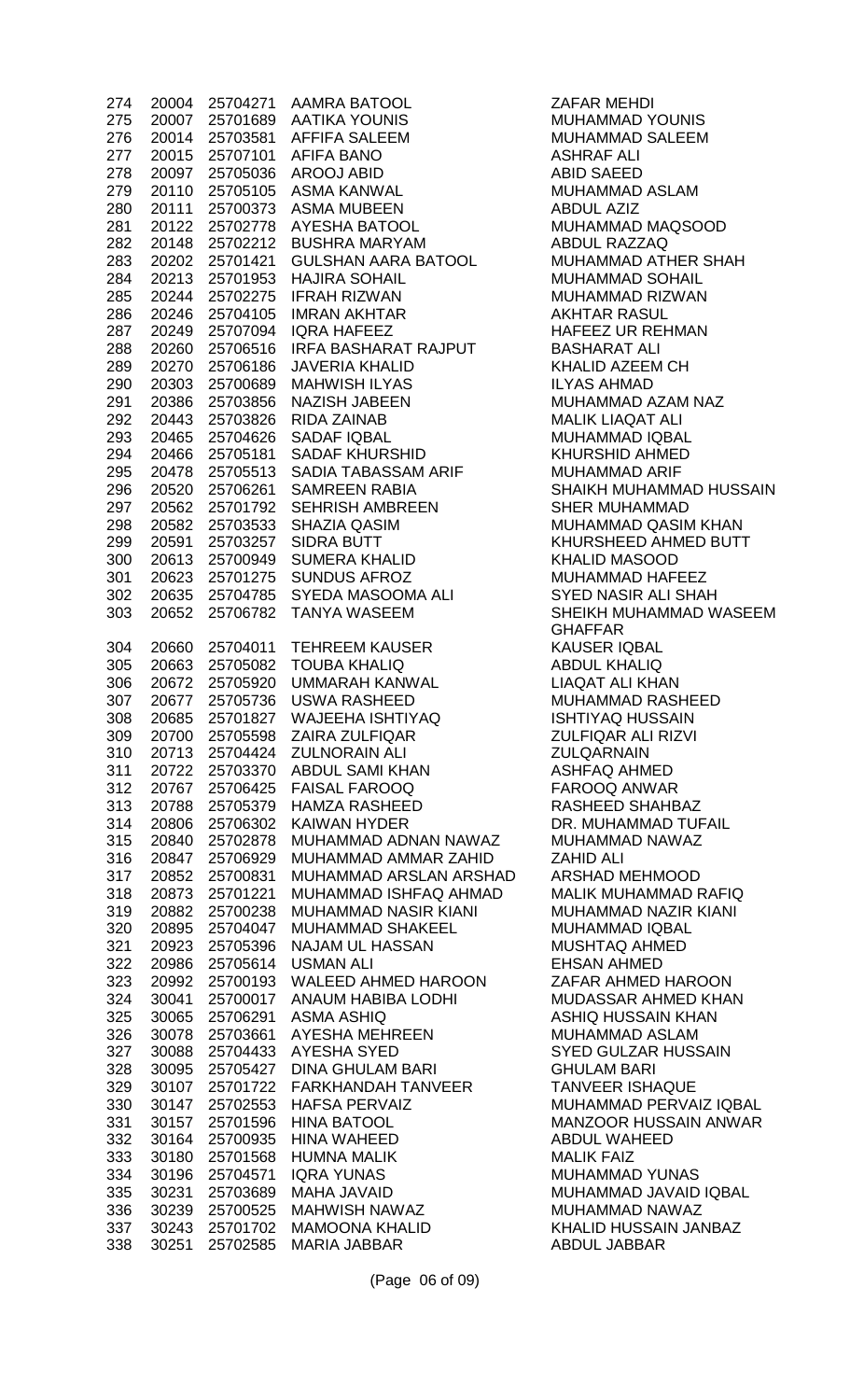| 339        | 30268          | 25704710                   | <b>MEHREEN FATIMA</b>                          |
|------------|----------------|----------------------------|------------------------------------------------|
| 340        | 30271          | 25705112                   | <b>MEHWISH ALI KAUSER</b>                      |
| 341        | 30355          | 25703076                   | <b>RIMSHA SARWAR</b>                           |
| 342        | 30365          |                            | 25702004 SABA FATIMA                           |
| 343        | 30392          |                            | 25703798 SAIRA MAJEED                          |
| 344        | 30420          |                            | 25702447 SANA SHARIF                           |
| 345        | 30445          | 25702285                   | <b>SHAHZADI KOMAL</b>                          |
| 346        | 30494          | 25702793                   | <b>SUMEERA NAZ</b>                             |
| 347        | 30575          | 25702558                   | <b>AFTAB AHMED</b>                             |
| 348        | 30588          | 25701675                   | <b>ATHAR FAROOQ</b>                            |
| 349        | 30599          | 25705585                   | <b>FARRUKH NAEEM</b>                           |
| 350        | 30600          | 25700161                   | <b>FIAZ ALI</b>                                |
| 351        | 30606          | 25700531                   | <b>GHULAM MOHI UD DIN</b>                      |
| 352        | 30645          | 25704641                   | <b>MUBASHIR SHAHID</b>                         |
| 353        | 30664          | 25704689                   | <b>MUHAMMAD ALI KHALIL</b>                     |
| 354        | 30679          | 25703109                   | MUHAMMAD AWAIS QAMMAR                          |
| 355        | 30698          | 25703352                   | MUHAMMAD FARHAN                                |
| 356        | 30718          | 25701888                   | MUHAMMAD MAROOF AHMAD                          |
| 357        | 30736          | 25704177                   | <b>MUHAMMAD RAFIQUE</b>                        |
| 358        | 30773          | 25701225<br>30796 25702029 | MUHAMMAD WAQAS LATIF                           |
| 359<br>360 | 30806          | 25700437                   | <b>NAUMAN ASGHAR</b><br><b>RAO AMIR TUFAIL</b> |
| 361        | 30807          | 25702367                   | RAO KHURRAM AYOUB                              |
| 362        | 30820          | 25706932                   | <b>SALEH</b>                                   |
| 363        | 30855          |                            | 25702763 UMAIR JILLANI                         |
| 364        | 30878          |                            | 25705317 ZUNAIR ALI                            |
| 365        | 40013          | 25700547                   | <b>AFSHEEN AYAZ</b>                            |
| 366        | 40018          | 25705415                   | <b>ALIYA RASOOL</b>                            |
| 367        | 40040          | 25702707                   | <b>AQSA IJAZ</b>                               |
| 368        | 40042          | 25702915                   | <b>ARSHIA ABBAS</b>                            |
| 369        | 40074          |                            | 25704514 FAIZZA REHMAN                         |
| 370        | 40075          |                            | 25700211 FAKHRA BATOOL                         |
| 371        | 40084          |                            | 25702241 FARZANA PARVEEN                       |
| 372        | 40103          |                            | 25704285 HINA AFZAL                            |
| 373        | 40112          | 25701365                   | <b>HUMA SABA</b>                               |
| 374        | 40129          | 25701898                   | <b>IRSAH MAQBOOL</b>                           |
| 375        | 40143          | 25702332                   | <b>KIRAN MUNIR</b>                             |
| 376        | 40145          | 25701081                   | <b>LAIBA NAZIM</b>                             |
| 377        | 40146          | 25702068                   | <b>LUBNA JAVED</b>                             |
| 378        | 40184          | 25704540                   | <b>MOMNA ZAFAR</b>                             |
| 379        | 40209          | 25704810                   | <b>NISHMA TANVEER</b>                          |
| 380        | 40219          | 25701881                   | <b>QURAT-UL-AIN</b>                            |
| 381        | 40285          | 25705981                   | <b>SANA TANVEER</b>                            |
| 382        | 40305          | 25702154                   | <b>SIDRA JAVAID</b>                            |
| 383        | 40338          | 25703995                   | <b>URVAH KHALID</b>                            |
| 384        | 40346          | 25701974                   | <b>ZARA KHAN</b>                               |
| 385        | 40362          | 25704457                   | <b>ABU BAKAR AHMED</b>                         |
| 386<br>387 | 40368<br>40384 | 25703978<br>25700866       | <b>AHMAD RAZA</b><br>ANS AZAM GOHEER           |
| 388        | 40390          | 25703596                   | <b>ASAD ALI</b>                                |
| 389        | 40391          | 25701418                   | <b>ASIF ALI</b>                                |
| 390        | 40409          | 25700870                   | HAFIZ DAUD AHMAD KHAN                          |
| 391        | 40410          | 25703529                   | <b>HAFIZ IBTESAM AHMAD</b>                     |
| 392        | 40416          | 25704965                   | HAFIZ MUHAMMAD FARHAN                          |
|            |                |                            | <b>RASHEED</b>                                 |
| 393        | 40418          | 25700008                   | HAFIZ MUHAMMAD IMAD-UD-DIN                     |
|            |                |                            | <b>ZANGI</b>                                   |
| 394        | 40424          | 25705890                   | <b>HAFIZ MUHAMMAD ZUBAIR</b>                   |
| 395        | 40435          | 25703424                   | <b>JAHANGIR KHAN</b>                           |
| 396        | 40438          | 25700159                   | <b>KHALID HUSSAIN</b>                          |
| 397        | 40444          | 25701737                   | <b>MAZHAR SHABEER</b>                          |
| 398        | 40447          | 25700972                   | <b>MOIN-UD-DIN</b>                             |
| 399        | 40453          | 25704981                   | MUHAMMAD AHMAD MAHMOOD                         |
| 400        | 40462          | 25701196                   | MUHAMMAD ASIF JAVAID                           |
| 401        | 40481          | 25700287                   | <b>MUHAMMAD KIDDEER</b>                        |
| 402        | 40487          | 25700874                   | MUHAMMAD SAAD HASHMAT                          |

MUHAMMAD AJMAL SARGANA RAO ALI KAUSER MUHAMMAD SARWAR MAQSOOD AHMAD ABDUL MAJEED MUHAMMAD SHARIF MUHAMMAD SHAFIQ WAI I ULLAH MANZOOR HUSSAIN **ALLAH YAR** NAEEM AKHTER MUHAMMAD MASOOD ABDUL LATIF QADRI SHAHID HAMEED KHALIL AHMAD SHAH MUHAMMAD HAFIZ ABDUL JABBAR MUHAMMAD AJMAL TARIQ NASEER AHMAD LATIF AHMAD SAEED MUHAMMAD ASGHAR MUHAMMAD TUFAIL RAO MUHAMMAD AYOUB **HAJI LIAQAT ALI** MEHBOOB JILLANI SAADAT ALI AYAZ MEHMOOD HAJI GHULAM RASOOL **IJAZ AHMAD** RANA MUHAMMAD ABBAS ALI ABDUL UR REHMAN LIAQUAT ALI MUHAMMAD BAKUSH MUHAMMAD AFZAL ALLAH DITTA MAQBOOL AHMED MUHAMMAD MUNIR SYED NAZIM UD DIN **JAVED AKHTER** ZAFAR IQBAL TANVEER AHMED LIAQAT ALI TANVEER AHMAD YASIN MUHAMMAD IQBAL JAVAID KHALID MAHMOOD **EHTASHM UL HUQ SHAFI AHMED** RIAZ AHMAD FAQIR MOHAMMAD GOHEER ANWAR UL HAQ MUHAMMAD ASLAM ABDUL HAMEED KHAN SHABBIR AHMAD ABDUL RASHEED HAFIZ MUHAMMAD KALIM-UD-DIN MUHAMMAD AKRAM

MUHAMMAD SAEED MUHAMMAD AMEER SHABEER AHMED SHAH ABDUL SHAKOOR HAZOOR BAKHSH FAYYAZ MUHAMMAD RAMZAN JAVAID **GHULAM MURTAZA CH HASHMAT ALI**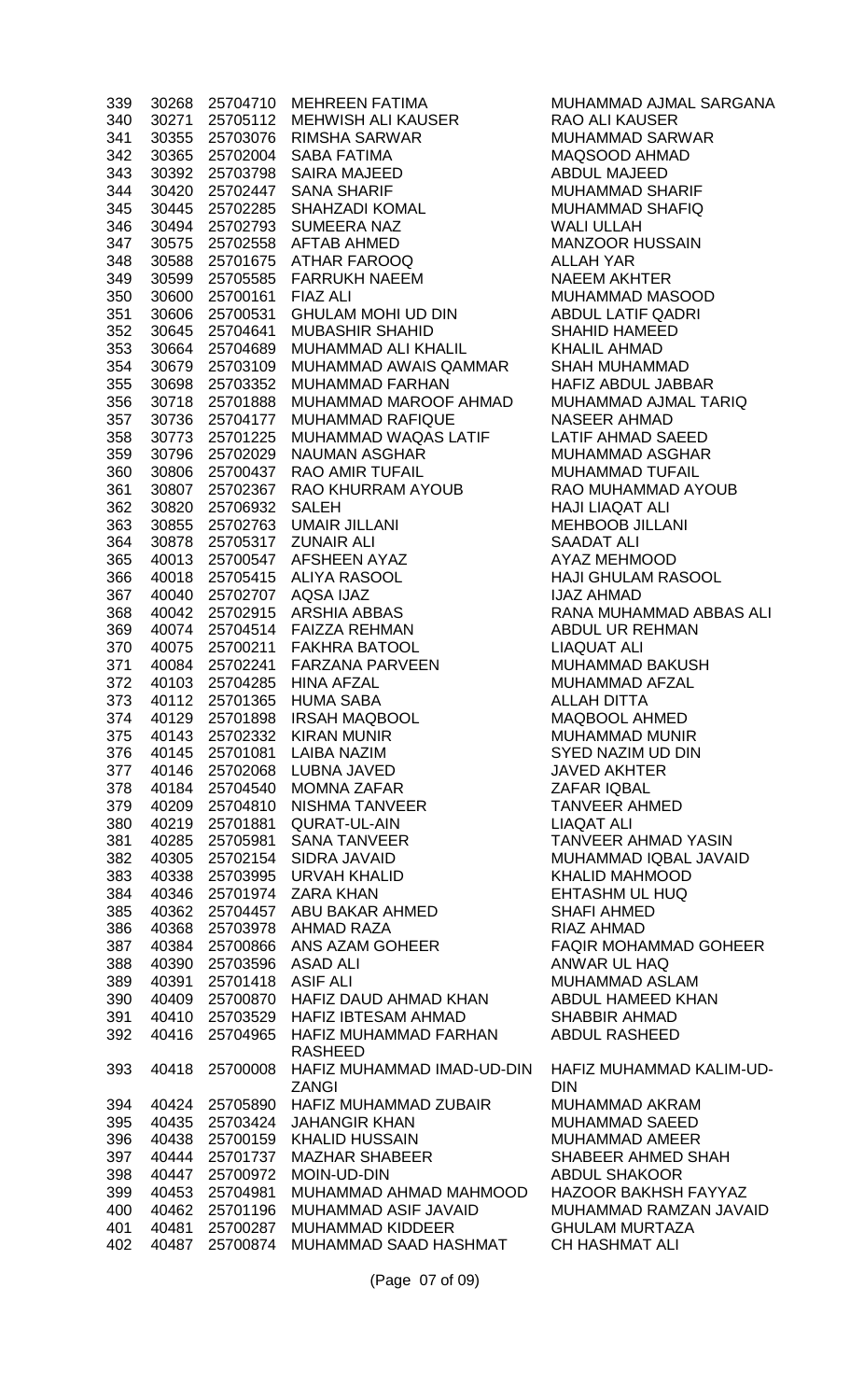| 403 | 40494 | 25701294 | MUHAMMAD SHAHZAD AKHTEI      |
|-----|-------|----------|------------------------------|
| 404 | 40504 | 25702530 | <b>MUHAMMAD USAMA</b>        |
| 405 | 40522 | 25704212 | <b>NAJAF JABBAR</b>          |
| 406 | 40534 | 25700370 | <b>SHEHZAD ARIF</b>          |
| 407 | 40536 | 25704656 | <b>SUBHAN TANVEER</b>        |
| 408 | 40549 | 25702412 | <b>WAQAR MUKHTAR</b>         |
| 409 | 40551 | 25705018 | <b>WAQAS ALI</b>             |
| 410 | 40554 | 25701198 | <b>WASEEM ABBAS</b>          |
| 411 | 50009 | 25702168 | <b>AYESHA SAMEE</b>          |
| 412 | 50035 | 25705625 | <b>SARA KHALIL</b>           |
| 413 | 50090 | 25700886 | <b>SAFDAR HUSSAIN</b>        |
| 414 | 60003 | 25702642 | <b>MIAN GUFRAN</b>           |
|     |       |          | RASHEED*SPECIAL PERSON*      |
| 415 | 60085 | 25700685 | <b>AYESHA AKRAM</b>          |
| 416 | 60090 | 25702994 | <b>AYESHA HASSAN</b>         |
| 417 | 60092 | 25702580 | <b>AYESHA LATIF</b>          |
| 418 | 60095 | 25701289 | <b>AYESHA PERVAIZ</b>        |
| 419 | 60104 | 25703820 | <b>BAKHTAWAR FATIMA</b>      |
| 420 | 60179 | 25701620 | <b>HUMA MAHMOOD</b>          |
| 421 | 60203 | 25700368 | <b>JAVERIA AMIN</b>          |
| 422 | 60211 | 25705374 | <b>KHIZRA TARIQ</b>          |
| 423 | 60234 | 25700911 | MAIRAH RAZIQ*NON-MUSLIM*     |
| 424 | 60235 | 25701324 | <b>MAMOONA NOREEN</b>        |
| 425 | 60276 | 25701021 | <b>MUNAZA ISHFAQ</b>         |
| 426 | 60288 | 25704864 | <b>NAILA ANJUM</b>           |
| 427 | 60295 | 25705299 | <b>NIDA NOREEN</b>           |
| 428 | 60303 | 25705616 | <b>NOSHEEN TABASSUM</b>      |
| 429 | 60317 | 25701387 | <b>RASHIDA HUSSAIN</b>       |
| 430 | 60325 | 25701925 | <b>RUBAB ALI</b>             |
| 431 | 60342 | 25703086 | <b>SAHAR NAZ</b>             |
| 432 | 60388 | 25707338 | <b>SIDRA AMEEN</b>           |
| 433 | 60401 | 25701174 | <b>SONIA NAZIR</b>           |
| 434 | 60406 | 25700392 | <b>SWAIRA SHAFIQUE</b>       |
| 435 | 60413 | 25704033 | SYYEDA SIBGHA RAZA           |
| 436 | 60428 | 25703164 | <b>WAJEEHA AKRAM</b>         |
| 437 | 60436 | 25701625 | ZAINAB ALVI                  |
| 438 | 60441 | 25703262 | <b>ZARISH AMBREEN</b>        |
| 439 | 60462 | 25703295 | <b>AKBAR ALI</b>             |
| 440 | 60465 | 25700793 | <b>ALI HASSAN</b>            |
| 441 | 60485 | 25701266 | <b>FAHADGHANI</b>            |
| 442 | 60494 | 25703205 | <b>HAFIZ MUHAMMAD YOUSAF</b> |
| 443 | 60512 | 25700393 | <b>MOHAMMAD ALI KHAN</b>     |
| 444 | 60520 | 25701882 | MUHAMMAD ARSHAD JAVED        |
| 445 | 60538 | 25700190 | MUHAMMAD MASHHOOD            |
| 446 | 60550 | 25702997 | <b>MUHAMMAD SAQLAIN</b>      |
| 447 | 60608 | 25702800 | USAMA MUHAMMAD ZAHID         |
| 448 | 60613 | 25704617 | <b>ZAHIR AHMAD</b>           |
| 449 | 70002 | 25700839 | MUHAMMAD BILAL*SPECIAL       |
|     |       |          | <b>PERSON*</b>               |
| 450 | 70005 | 25701817 | <b>AALIA SEHRISH</b>         |
| 451 | 70022 | 25703298 | <b>ASMA MAQSOOD</b>          |
| 452 | 70023 | 25705369 | <b>ASMARA ISMAIL</b>         |
| 453 | 70036 | 25700472 | <b>HINA YOUNIS</b>           |
| 454 | 70042 | 25702134 | <b>IQRA LARAIB</b>           |
| 455 | 70061 | 25704312 | <b>MAMOONA YASMEEN</b>       |
| 456 | 70081 | 25703441 | NAYYAR NAWAZ                 |
| 457 | 70084 | 25700335 | <b>QANDEEL ZAHRA</b>         |
| 458 | 70089 | 25702560 | RABIA IQBAL                  |
| 459 | 70091 | 25701396 | <b>RABIA QAISER</b>          |
| 460 | 70092 | 25706390 | <b>RABIA ZUBAIR</b>          |
| 461 | 70111 | 25705687 | <b>SAJIHA BATOOL</b>         |
| 462 | 70135 | 25704435 | <b>SUMAIRA YASMEEN</b>       |
| 463 | 70139 | 25705470 | <b>SYEDA AMNA BATOOL</b>     |
| 464 | 70140 | 25700512 | SYEDA ZAHRA AZIZ             |
| 465 | 70148 | 25701766 | <b>UROOJ IQBAL</b>           |
| 466 | 70150 | 25706776 | <b>USRA ANWAR</b>            |
|     |       |          |                              |

R MALIK GHULAM MUHAMMAD MUHAMMAD AFZAL ABDUL JABBAR ABDUL SATTAR ARIF TANVEER AHMAD MUKHTAR AHMED MUHAMMAD IBRAHIM RAB NAWAZ KANWAR SAMEE AKHTAR MUHAMMAD KHALIL AKHTAR NOOR AHMAD CH. ABDUR RASHEED

> MUHAMMAD AKRAM HASSAN MUHAMMAD MUHAMMAD LATIF MUHAMMAD PERVAIZ IQBAL GHULAM ABBAS SHAHBAZ MAHMOOD ALI SAHUTA MUHAMMAD AMIN TARIQ JAVAID **MUHAMMAD ABDUL RAZIQ** ANWAR-UL-HAQ MUHAMMAD ISHFAQ **MUNIR NADEEM** RANA KHADIM HUSSAIN ABDUL HAQ NAZAR HUSSAIN MUHAMMAD ALI MUHAMMAD ARSHAD MUHAMMAD AMEEN MUHAMMAD NAZIR SHAFIQUE AHMAD **SYYED RAZA HUSSAIN** MUHAMMAD AKRAM DR.GHULAM HUSSAIN ALVI SAFDAR IQBAL MUHAMMAD IQBAL **GHULAM JAFFAR** SHEIKH ABDUL GHANI MUHAMMAD RAFIQUE BAQIR ALI KHAN **GHULAM RASOOL** MIAN MUHAMMAD FAYYAZ **GHULAM HUSSAIN** MUHAMMAD ZAHID JAVED MUHAMMAD SHABBIR MUHAMMAD SIDDIQUE

MUHAMMAD IQBAL QURESHI MAQSOOD UR REHMAN MUHAMMAD ISMAIL MUHAMMAD YOUNIS ZAFAR ULLAH AMAN ULLAH **GULL NAWAZ** AHMAD RAZA NAJFI MUHAMMAD IQBAL QAISER FAYYAZ M.ZUBAIR **IJAZ UL HUSSNAIN SALEEMI** MUHAMMAD AZEEM KHAN SYED KALB-E-ABBAS SYED NASEER ASHRAF AZHAR IQBAL MUHAMMAD ANWAR